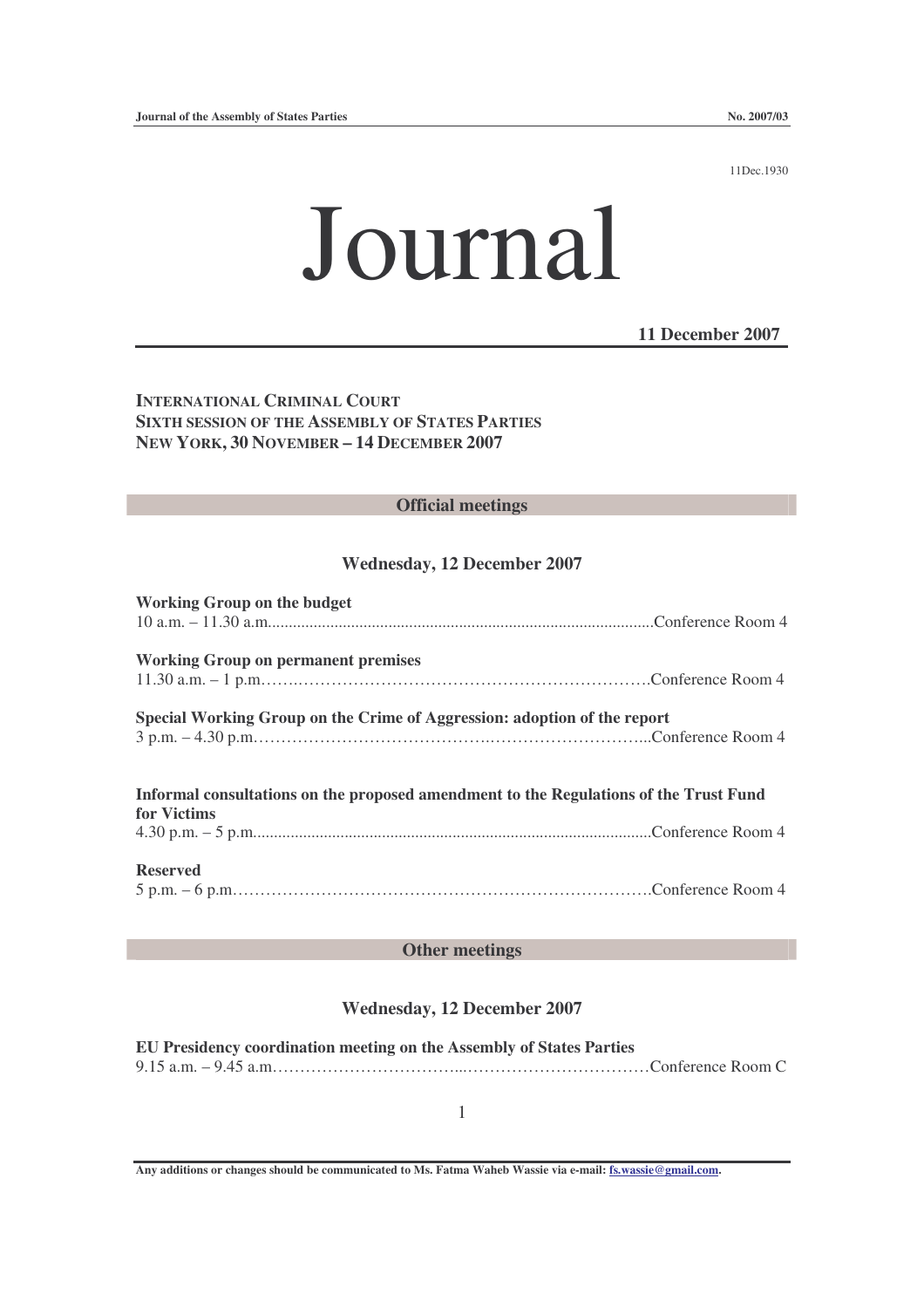**Informal meeting on cooperation organized by the Coalition for the International Criminal Court, sponsored by Denmark and the Netherlands, co-sponsored by Austria, Canada, Jordan, Switzerland and the United Kingdom** 1 p.m. – 2.30 p.m................................................................................................Conference Room 6

#### **Forthcoming official meetings**

## **Thursday, 13 December 2007**

#### **Sixth plenary meeting**

| - Election of the President of the Assembly of States Parties<br>- Decisions concerning dates and venues of the next sessions of the Assembly of States Parties<br>- Decisions concerning dates and venue of the next sessions of the Committee on Budget and Finance<br>- Consideration of reports of the Working Groups<br>- Other matters |  |  |
|----------------------------------------------------------------------------------------------------------------------------------------------------------------------------------------------------------------------------------------------------------------------------------------------------------------------------------------------|--|--|
|                                                                                                                                                                                                                                                                                                                                              |  |  |
| <b>Credentials Committee</b>                                                                                                                                                                                                                                                                                                                 |  |  |
| <b>Reserved</b>                                                                                                                                                                                                                                                                                                                              |  |  |

#### **Friday, 14 December 2007**

#### **Seventh plenary meeting**

| - Consideration of reports            |  |  |  |  |
|---------------------------------------|--|--|--|--|
| - Report of the Credentials Committee |  |  |  |  |
| - Oral report of the Rapporteur       |  |  |  |  |
| - Adoption of the report              |  |  |  |  |
| - Closure of the session              |  |  |  |  |
|                                       |  |  |  |  |
|                                       |  |  |  |  |
| <b>Reserved</b>                       |  |  |  |  |
|                                       |  |  |  |  |

#### **Other forthcoming meetings**

## **Thursday, 13 December 2007**

#### 2 **Bureau meeting** 9 a.m. – 10 a.m………………………..………………………………………..Conference Room 7